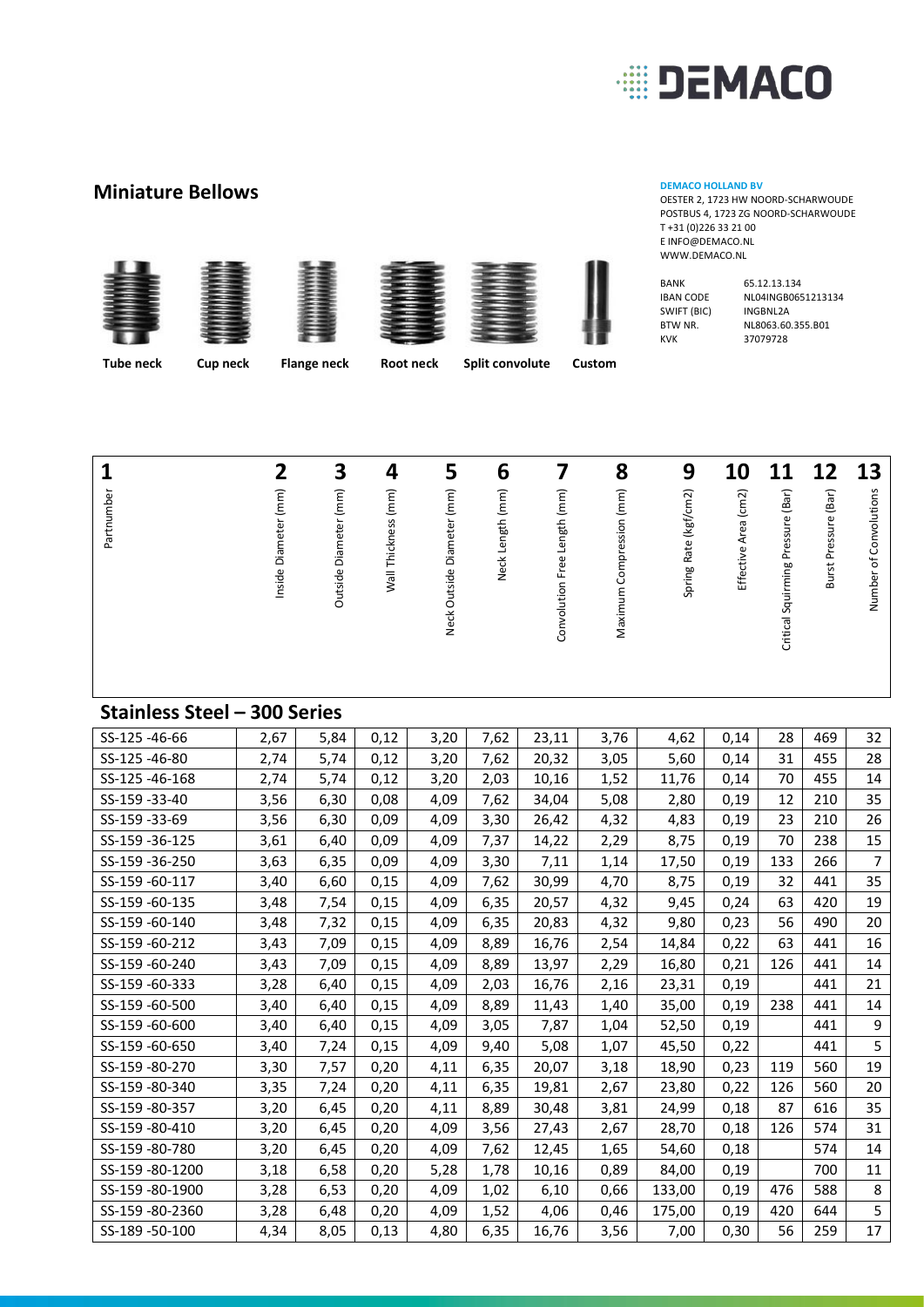| SS-189-50-137   | 4,29 | 8,05  | 0,13 | 4,80  | 6,35 | 12,70 | 2,29  | 9,59   | 0,30 | 70  | 231 | 13             |
|-----------------|------|-------|------|-------|------|-------|-------|--------|------|-----|-----|----------------|
| SS-189-50-150   | 4,34 | 8,43  | 0,13 | 4,80  | 2,54 | 9,91  | 2,03  | 10,50  | 0,32 | 77  | 259 | 10             |
| SS-189-50-230   | 4,32 | 8,13  | 0,13 | 4,83  | 1,27 | 7,62  | 1,65  | 16,10  | 0,30 |     | 266 | 8              |
| SS-189-50-300   | 4,34 | 8,43  | 0,13 | 4,83  | 1,27 | 5,08  | 1,02  | 21,00  | 0,32 | 105 | 287 | 5              |
| SS-250-40-25    | 6,02 | 10,92 | 0,10 | 6,40  | 6,35 | 27,43 | 7,87  | 1,75   | 0,56 | 6   | 196 | 23             |
| SS-250-40-38    | 6,02 | 9,65  | 0,10 | 6,40  | 3,81 | 30,48 | 7,11  | 2,66   | 0,48 |     | 203 | 32             |
| SS-250-40-43    | 6,05 | 10,92 | 0,10 | 6,40  | 6,35 | 12,95 | 3,81  | 3,01   | 0,56 | 33  | 161 | 11             |
| SS-250-40-47    | 5,94 | 9,53  | 0,10 | 6,40  | 3,05 | 28,45 | 6,10  | 3,29   | 0,47 | 11  | 161 | 32             |
| SS-250-40-47-1  | 5,94 | 9,53  | 0,10 | 6,40  | 3,05 | 30,48 | 7,62  | 3,29   | 0,47 | 11  | 161 | 32             |
| SS-250-40-60    | 5,94 | 9,53  | 0,10 | 6,40  | 2,79 | 22,61 | 4,17  | 4,20   | 0,47 | 25  | 164 | 25             |
| SS-250-40-71    | 6,07 | 10,49 | 0,10 | 8,20  | 1,52 | 9,91  | 2,92  | 4,55   | 0,54 | 35  | 161 | 10             |
| SS-250-40-78    | 6,07 | 10,29 | 0,10 | 6,40  | 2,79 | 10,41 | 2,67  | 5,46   | 0,52 | 42  | 161 | 10             |
| SS-250-40-80    | 6,07 | 10,46 | 0,10 | 6,40  | 2,54 | 10,16 | 2,54  | 5,60   | 0,54 | 39  | 161 | 9              |
| SS-250-40-200   | 6,07 | 9,53  | 0,10 | 6,40  | 2,54 | 5,08  | 1,27  | 14,00  | 0,48 |     | 161 | 6              |
| SS-250-50-45    | 5,97 | 10,92 | 0,13 | 6,40  | 3,81 | 25,15 | 6,73  | 3,15   | 0,55 |     | 196 | 23             |
| SS-250-50-110   | 5,89 | 9,53  | 0,13 | 6,40  | 8,64 | 27,94 | 5,33  | 7,70   | 0,47 | 32  | 231 | 32             |
| SS-250-50-164   | 5,89 | 10,24 | 0,13 | 6,40  | 1,27 | 10,16 | 2,29  | 11,48  | 0,52 | 67  | 210 | 11             |
| SS-250-50-238   | 5,89 | 9,50  | 0,13 | 6,40  | 3,05 | 9,91  | 2,16  | 16,66  | 0,46 | 77  | 210 | 11             |
| SS-250-50-285   | 5,92 | 9,58  | 0,13 | 6,40  | 3,05 | 10,92 | 1,78  | 19,95  | 0,47 |     | 217 | 11             |
| SS-250-60-137   | 5,84 | 9,53  | 0,15 | 6,40  | 8,64 | 27,69 | 5,33  | 9,59   | 0,46 | 39  | 266 | 32             |
| SS-250-60-250   | 5,97 | 11,18 | 0,15 | 6,43  | 3,05 | 9,91  | 2,54  | 17,50  | 0,58 |     | 266 | 6              |
| SS-250-60-265   | 5,84 | 10,26 | 0,15 | 6,43  | 3,05 | 10,67 | 2,29  | 18,55  | 0,57 |     | 266 | 11             |
| SS-250-60-312   | 5,87 | 9,53  | 0,15 | 6,43  | 3,05 | 13,72 | 2,54  | 21,84  | 0,46 |     | 277 | 16             |
| SS-250-60-420   | 5,87 | 9,45  | 0,15 | 6,43  | 1,02 | 9,65  | 1,78  | 29,40  | 0,46 |     | 256 | 11             |
| SS-250-60-430   | 5,84 | 9,50  | 0,15 | 6,43  | 3,05 | 8,89  | 1,52  | 30,10  | 0,47 | 175 | 266 | 10             |
| SS-250-60-520   | 5,87 | 10,24 | 0,15 | 6,43  | 3,05 | 5,08  | 0,89  | 36,40  | 0,51 |     | 266 | 5              |
| SS-250-70-800   | 5,79 | 9,42  | 0,18 | 6,40  | 1,02 | 8,89  | 1,27  | 56,00  | 0,46 | 273 | 329 | 10             |
| SS-250-70-900   | 5,84 | 9,50  | 0,18 | 6,40  | 1,27 | 8,89  | 1,27  | 69,30  | 0,46 | 273 | 329 | 10             |
| SS-250-100-225  | 5,64 | 11,38 | 0,25 | 6,43  | 7,62 | 35,31 | 5,08  | 15,75  | 0,57 |     | 462 | 25             |
| SS-250-100-450  | 5,54 | 10,54 | 0,25 | 9,14  |      | 30,48 | 4,06  | 31,50  | 0,50 | 273 | 420 | 24             |
| SS-250-100-520B | 5,54 | 10,24 | 0,25 | 6,40  | 7,62 | 32,26 | 4,32  | 35,00  | 0,49 | 140 | 420 | 26             |
| SS-250-100-540  | 5,59 | 10,54 | 0,25 | 9,14  |      | 39,37 | 2,79  | 37,80  | 0,51 |     | 504 | 21             |
| SS-250-100-550  | 5,66 | 9,91  | 0,25 | 6,45  | 7,62 | 32,51 | 3,81  | 38,50  | 0,48 |     | 504 | 26             |
| SS-250-100-2000 | 5,23 | 9,53  | 0,25 | 6,43  | 6,35 | 12,70 | 1,14  | 140,00 | 0,43 | 525 | 420 | 10             |
| SS-250-100-2350 | 5,72 | 10,26 | 0,25 | 6,43  | 6,35 | 6,35  | 1,02  | 164,50 | 0,45 |     | 525 | 5              |
| SS-320-30-14    | 7,82 | 13,00 | 0,08 | 8,13  | 3,56 | 33,53 | 10,80 | 0,98   | 0,85 |     | 119 | 24             |
| SS-320-30-18    | 7,75 | 12,01 | 0,08 | 8,13  | 3,56 | 30,73 | 8,64  | 1,26   | 0,76 | 4   | 102 | 25             |
| SS-320-30-33    | 7,80 | 12,52 | 0,08 | 8,13  | 3,56 | 15,75 | 4,83  | 2,31   | 0,81 | 14  | 98  | 14             |
| SS-320-30-34    | 7,82 | 12,57 | 0,08 | 11,73 | 1,78 | 20,83 | 6,35  | 2,10   | 0,82 | 10  | 98  | 15             |
| SS-320-30-40    | 7,85 | 12,47 | 0,08 | 8,13  | 3,56 | 12,70 | 3,18  | 2,80   | 0,81 |     | 98  | 11             |
| SS-320-30-51    | 7,82 | 11,40 | 0,08 | 8,13  | 1,27 | 23,37 | 4,83  | 3,57   | 0,73 | 12  | 98  | 18             |
| SS-320-30-64    | 7,82 | 11,40 | 0,08 | 8,13  | 3,81 | 11,94 | 3,43  | 4,48   | 0,73 | 27  | 98  | 13             |
| SS-320-30-68    | 7,82 | 12,29 | 0,08 | 8,13  | 3,56 | 11,18 | 3,05  | 4,76   | 0,79 | 25  | 98  | 8              |
| SS-320-30-74    | 7,82 | 12,29 | 0,08 | 8,13  | 3,56 | 8,89  | 2,41  | 5,18   | 0,79 | 26  | 98  | $\overline{7}$ |
| SS-320-50-44    | 7,72 | 13,21 | 0,13 | 8,15  | 3,56 | 31,50 | 9,53  | 3,08   | 0,86 |     | 224 | 24             |
| SS-320-50-60    | 7,72 | 13,31 | 0,13 | 8,15  | 3,56 | 25,91 | 7,62  | 4,20   | 0,86 |     | 217 | 17             |
| SS-320-50-164   | 7,72 | 12,04 | 0,13 | 11,63 | 3,05 | 13,72 | 2,67  | 11,48  | 0,77 | 74  | 210 | 14             |
| SS-320-50-190   | 7,57 | 12,14 | 0,13 | 8,13  | 3,81 | 14,22 | 2,79  | 13,30  | 0,76 |     | 168 | 12             |
| SS-320-60-217   | 7,77 | 12,04 | 0,15 | 11,68 | 2,54 | 9,40  | 1,78  | 15,40  | 0,77 |     | 249 | 10             |
| SS-320-80-155   | 7,54 | 13,67 | 0,20 | 8,15  | 3,56 | 27,69 | 6,48  | 10,85  | 0,88 |     | 305 | 21             |
| SS-320-80-175   | 7,65 | 13,06 | 0,20 | 8,18  | 2,29 | 20,07 | 5,08  | 12,25  | 0,84 | 67  | 294 | 16             |
| SS-320-80-250   | 7,59 | 13,21 | 0,20 | 11,86 | 1,78 | 19,30 | 4,19  | 17,50  | 0,84 |     | 378 | 15             |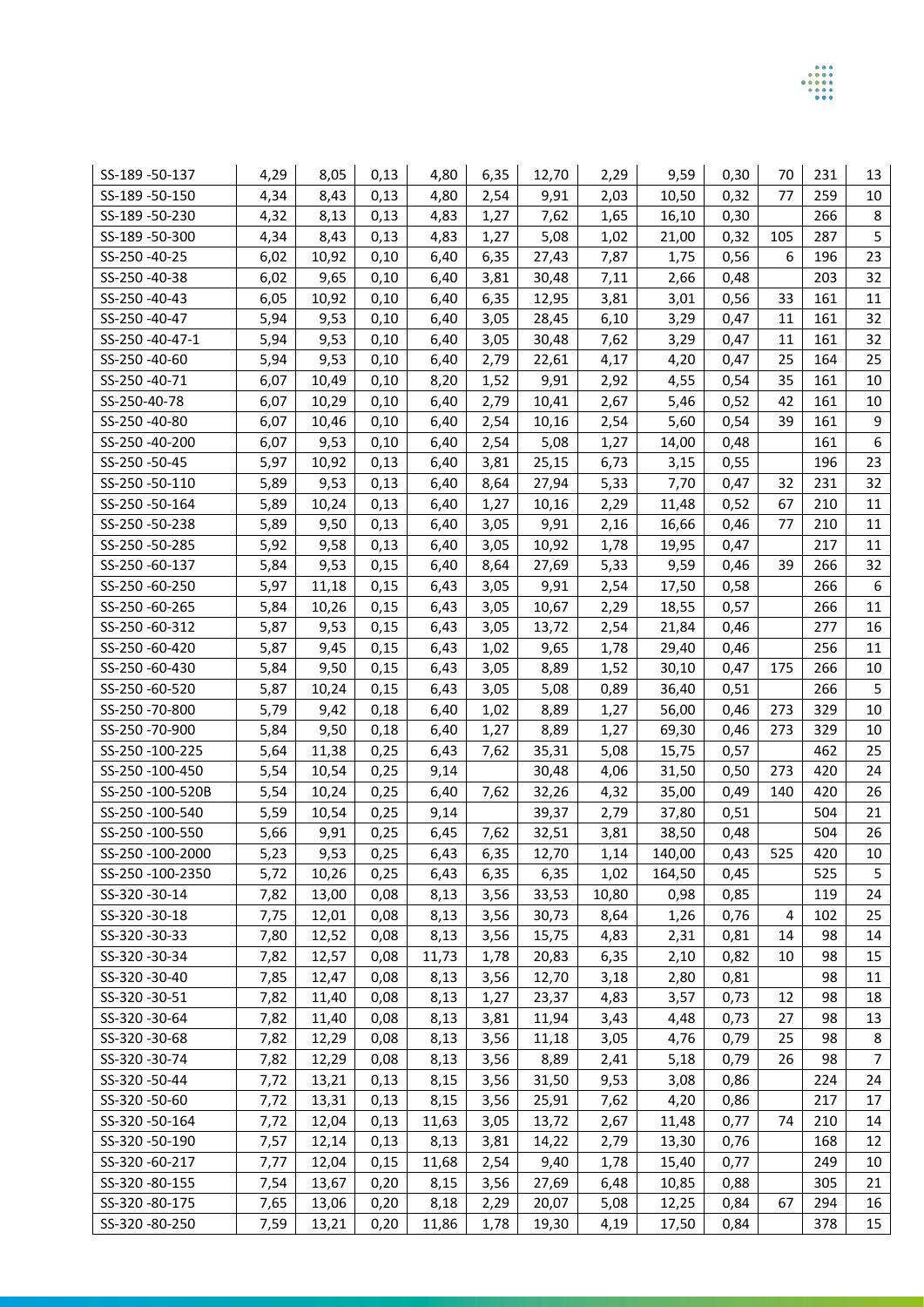| SS-320-80-270   | 7,49  | 13,08 | 0,20 | 8,15  | 3,56 | 24,38 | 5,21  | 18,20  | 0,83 | 74  | 305 | 17               |
|-----------------|-------|-------|------|-------|------|-------|-------|--------|------|-----|-----|------------------|
| SS-375-35-28    | 9,17  | 14,15 | 0,09 | 12,80 | 1,27 | 26,16 | 4,57  | 1,96   | 1,06 |     | 96  | 23               |
| SS-375-35-31    | 9,19  | 14,00 | 0,09 | 9,58  | 3,05 | 31,50 | 8,89  | 1,75   | 1,06 | 5   | 105 | 25               |
| SS-375-36-33    | 9,19  | 14,61 | 0,09 | 12,73 | 2,29 | 17,53 | 4,57  | 2,31   | 1,11 |     | 105 | 12               |
| SS-375-35-38    | 9,19  | 14,50 | 0,09 | 9,58  | 1,78 | 16,00 | 4,57  | 2,66   | 1,10 | 11  | 105 | 12               |
| SS-375-36-39    | 9,22  | 14,61 | 0,09 | 9,58  | 1,52 | 14,73 | 4,32  | 2,73   | 1,11 |     | 98  | 11               |
| SS-375-35-40    | 9,14  | 14,53 | 0,09 | 9,58  | 3,81 | 15,49 | 4,06  | 2,80   | 1,10 |     | 98  | 11               |
| SS-375-35-66    | 9,19  | 14,58 | 0,09 | 9,58  | 2,03 | 11,68 | 2,79  | 4,62   | 1,11 | 18  | 105 | 9                |
| SS-375-45-67    | 9,17  | 14,27 | 0,11 | 9,58  | 2,79 | 19,81 | 5,33  | 4,69   | 1,10 | 27  | 116 | 16               |
| SS-375-45-72    | 9,02  | 13,67 | 0,11 | 9,58  | 1,52 | 28,19 | 6,99  | 4,55   | 1,01 | 19  | 140 | 25               |
| SS-375-45-85    | 9,09  | 14,35 | 0,11 | 9,58  | 3,81 | 17,02 | 4,57  | 5,95   | 1,08 |     | 175 | 12               |
| SS-375-57-80    | 9,14  | 15,82 | 0,14 | 9,58  | 3,05 | 18,54 | 5,59  | 5,60   | 1,23 | 28  | 161 | 12               |
| SS-375-80-336   | 9,02  | 14,35 | 0,20 | 9,60  | 2,79 | 16,00 | 3,81  | 23,52  | 1,07 | 105 | 336 | 13               |
| SS-375-80-460   | 8,99  | 14,12 | 0,20 | 9,58  | 1,78 | 12,95 | 2,54  | 32,20  | 1,04 | 126 | 252 | 10               |
| SS-439-40-360   | 10,77 | 15,32 | 0,10 | 11,15 | 2,29 | 4,32  | 0,97  | 25,20  | 1,34 | 88  | 88  | 3                |
| SS-439-60-65    | 10,64 | 18,42 | 0,15 | 11,15 | 3,56 | 20,83 | 6,10  | 4,55   | 1,65 | 24  | 140 | 12               |
| SS-439-60-134   | 10,57 | 17,37 | 0,15 | 11,15 | 3,56 | 16,51 | 4,70  | 9,38   | 1,53 | 42  | 126 | 10               |
| SS-439-60-228   | 10,57 | 16,18 | 0,15 | 11,15 | 3,56 | 14,99 | 3,43  | 15,96  | 1,40 | 63  | 126 | 10               |
| SS-439-60-265   | 10,54 | 17,42 | 0,15 | 11,15 | 4,57 | 9,40  | 2,41  | 18,55  | 1,54 |     | 154 | 6                |
| SS-439-60-277   | 10,59 | 17,32 | 0,15 | 11,15 | 4,32 | 7,87  | 2,29  | 19,39  | 1,53 |     | 126 | 5                |
| SS-439-110-340  | 10,41 | 18,67 | 0,28 | 11,20 | 3,05 | 23,11 | 4,57  | 23,80  | 1,67 | 77  | 336 | 13               |
| SS-439-120-990  | 10,26 | 17,32 | 0,30 | 11,20 | 2,29 | 15,75 | 1,91  | 69,30  | 1,49 |     | 280 | $\boldsymbol{9}$ |
| SS-439-120-1000 | 10,16 | 17,30 | 0,30 | 11,18 | 3,30 | 16,51 | 2,79  | 70,00  | 1,48 | 203 | 280 | 10               |
| SS-439-120-2000 | 10,19 | 17,27 | 0,30 | 11,18 | 3,05 | 4,57  | 0,76  | 233,10 | 1,48 |     | 280 | 3                |
| SS-500-35-16    | 12,52 | 20,27 | 0,09 | 12,75 | 7,62 | 28,96 | 8,13  | 1,12   | 2,11 | 10  | 70  | 14               |
| SS-500-35-30    | 12,52 | 18,64 | 0,09 | 12,75 | 7,62 | 24,64 | 6,35  | 2,10   | 1,91 | 17  | 70  | 13               |
| SS-500-50-20    | 12,50 | 22,10 | 0,13 | 12,75 | 8,64 | 31,75 | 9,91  | 1,40   | 2,35 | 6   | 102 | 14               |
| SS-500-50-41    | 12,37 | 20,27 | 0,13 | 12,75 | 7,62 | 27,69 | 7,62  | 2,87   | 2,09 | 12  | 98  | 14               |
| SS-500-50-52    | 12,22 | 18,54 | 0,13 | 17,53 | 2,54 | 26,92 | 5,84  | 3,64   | 1,86 |     | 102 | 19               |
| SS-500-50-61    | 12,24 | 18,49 | 0,13 | 12,75 | 8,64 | 30,48 | 8,26  | 4,27   | 1,86 | 14  | 98  | 22               |
| SS-500-50-75    | 12,37 | 18,62 | 0,13 | 12,75 | 8,64 | 23,88 | 5,84  | 5,25   | 1,88 | 24  | 98  | 13               |
| SS-500-50-80    | 12,37 | 18,62 | 0,13 | 16,15 | 1,78 | 25,65 | 6,73  | 5,60   | 1,88 | 25  | 98  | 13               |
| SS-500-50-88    | 12,37 | 19,18 | 0,13 | 12,75 | 7,62 | 19,05 | 4,83  | 6,16   | 1,94 | 23  | 98  | 10               |
| SS-500-50-91    | 12,27 | 18,42 | 0,13 | 16,15 | 1,78 | 20,07 | 5,72  | 6,37   | 1,86 | 28  | 126 | 13               |
| SS-500-50-120   | 12,50 | 19,20 | 0,13 | 19,10 | 1,52 | 12,70 | 3,43  | 8,40   | 1,97 | 28  | 98  | 6                |
| SS-500-50-160   | 12,37 | 17,98 | 0,13 | 12,75 | 8,64 | 15,75 | 3,81  | 11,20  | 1,81 | 42  | 98  | 9                |
| SS-500-50-176   | 12,37 | 19,15 | 0,13 | 12,75 | 7,62 | 9,14  | 2,29  | 12,32  | 1,95 | 25  | 98  | 5                |
| SS-500-50-265   | 12,37 | 19,18 | 0,13 | 12,75 | 2,29 | 5,33  | 1,27  | 18,55  | 1,95 | 22  | 98  | 3                |
| SS-500-50-275   | 12,45 | 18,03 | 0,13 | 12,75 | 1,27 | 7,37  | 1,57  | 19,25  | 1,82 | 47  | 119 | 5                |
| SS-500-50-288   | 12,37 | 18,03 | 0,13 | 12,75 | 1,52 | 8,64  | 1,91  | 18,20  | 1,81 | 45  | 119 | 5                |
| SS-500-50-375   | 12,37 | 18,49 | 0,13 | 12,75 | 8,64 | 4,32  | 1,91  | 26,25  | 1,86 |     | 98  | 3                |
| SS-625-100-120  | 15,11 | 26,04 | 0,25 | 15,93 | 6,86 | 42,67 | 10,29 | 8,40   | 3,32 | 25  | 189 | 13               |
| SS-750-42-24    | 18,80 | 29,08 | 0,11 | 19,13 | 6,35 | 38,35 | 11,56 | 1,68   | 4,50 | 7   | 63  | 13               |
| SS-750-42-32    | 18,80 | 29,08 | 0,11 | 19,13 | 6,35 | 31,75 | 9,65  | 2,24   | 4,50 | 6   | 63  | 11               |
| SS-750-42-50    | 18,80 | 29,08 | 0,11 | 19,13 | 6,35 | 20,57 | 5,97  | 3,50   | 4,50 | 12  | 63  | 7                |
| SS-750-44-161   | 18,34 | 25,68 | 0,11 | 19,13 | 1,27 | 11,43 | 2,54  | 11,90  | 3,80 |     | 98  | 5                |
| SS-750-44-170   | 18,59 | 25,65 | 0,11 | 19,13 | 1,52 | 11,43 | 2,54  | 11,90  | 3,84 | 19  | 70  | 5                |
| SS-750-65-62    | 18,44 | 29,08 | 0,17 | 19,13 | 6,35 | 36,58 | 10,41 | 4,34   | 4,43 | 14  | 98  | 13               |
| SS-750-65-71    | 18,49 | 29,08 |      | 19,13 | 6,35 | 30,73 | 8,89  | 4,97   | 4,44 | 12  | 98  | 11               |
| SS-750-65-90    | 18,39 | 27,31 | 0,17 | 19,13 | 5,08 | 35,56 | 9,78  | 6,30   | 4,10 | 18  | 112 | 14               |
| SS-750-65-97    | 18,29 | 25,68 | 0,17 | 19,13 | 6,35 | 40,64 | 9,65  | 8,05   | 3,80 | 17  | 98  | 19               |

 $0,17$ 

18,42

 $27,15$ 

SS-750-65-120

 $23,72$ 

 $2,29$ 

 $30,23$ 

 $7,62$ 

 $8,40$ 

4,08

 $\overline{21}$ 

98

 $\overline{11}$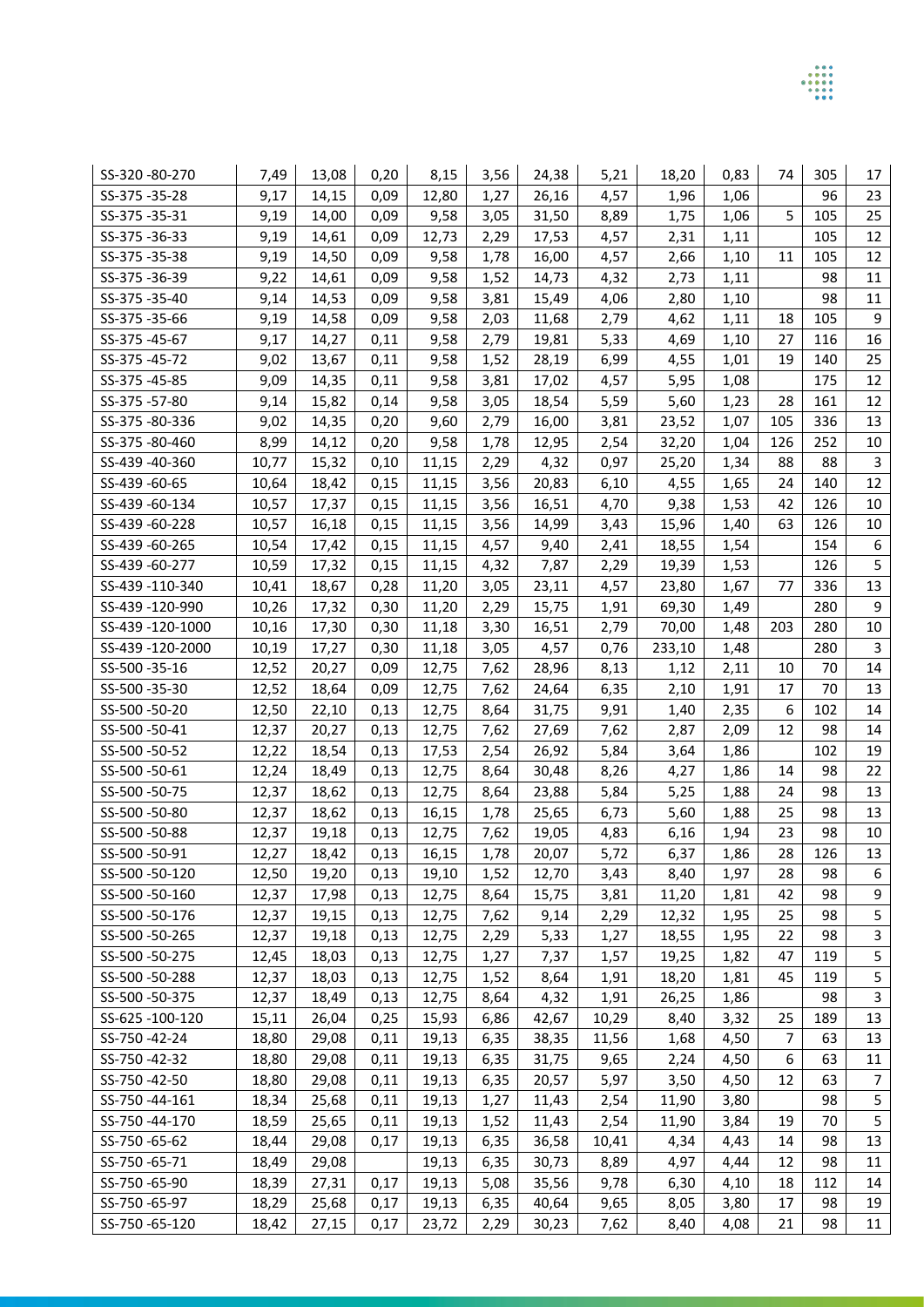| SS-750-65-125                | 18,42 | 28,83 | 0,17 | 19,13 | 2,03 | 20,32 | 5,84  | 8,75   | 4,38 | 25  | 88  | $\overline{7}$ |
|------------------------------|-------|-------|------|-------|------|-------|-------|--------|------|-----|-----|----------------|
| SS-750-65-165                | 18,42 | 27,18 | 0,17 | 19,13 | 2,03 | 20,32 | 5,46  | 11,55  | 4,08 | 32  | 119 | 8              |
| SS-750-65-200                | 18,44 | 29,18 | 0,17 | 19,13 | 6,35 | 11,18 | 3,05  | 14,00  | 4,45 | 22  | 210 | 4              |
| SS-750-65-220                | 18,34 | 25,73 | 0,17 | 19,13 | 7,62 | 21,34 | 3,81  | 15,40  | 3,81 |     | 98  | 10             |
| SS-750-100-327               | 18,19 | 25,86 | 0,25 | 19,15 | 6,35 | 43,18 | 7,11  | 22,89  | 3,79 | 47  | 161 | 20             |
| SS-750-120-320               | 18,16 | 29,21 | 0,30 | 19,13 | 5,08 | 29,97 | 7,11  | 22,40  | 4,40 | 53  | 186 | 11             |
| SS-750-120-410               | 18,21 | 29,34 | 0,30 | 19,13 | 6,35 | 21,59 | 5,46  | 28,70  | 4,43 | 56  | 210 | 8              |
| SS-750-120-700               | 18,03 | 25,83 | 0,30 | 19,18 | 6,35 | 44,70 | 5,59  | 49,00  | 3,77 | 82  | 196 | 20             |
| SS-750-160-1540              | 17,65 | 25,45 | 0,41 | 19,15 | 7,11 | 42,16 | 4,83  | 107,80 | 3,64 | 221 | 252 | 18             |
| SS-1000-32-17                | 25,02 | 35,69 | 0,08 | 25,55 | 7,62 | 39,12 | 12,83 | 1,19   | 7,23 | 4   | 35  | 13             |
| SS-1000-32-25                | 25,02 |       | 0,08 | 25,55 | 7,62 | 40,64 | 12,19 | 1,75   | 6,53 | 4   | 32  | 16             |
| SS-1000-32-51                | 25,02 | 32,64 | 0,08 | 25,55 | 7,62 | 27,43 | 8,51  | 2,80   | 6,53 | 6   | 35  | $11\,$         |
| SS-1000-32-70                | 25,02 | 32,77 | 0,08 | 25,58 | 1,27 | 14,48 | 3,56  | 4,90   | 6,55 |     | 42  | 6              |
| SS-1000-50-20                | 25,02 | 41,15 | 0,13 | 25,55 | 7,62 | 28,96 | 11,18 | 1,40   | 8,59 | 4   | 53  | 8              |
| SS-1000-50-30                | 25,02 | 41,40 | 0,13 | 25,55 | 7,62 | 17,53 | 6,60  | 2,10   | 8,66 | 4   | 53  | 5              |
| SS-1000-50-44                | 24,92 | 35,69 | 0,13 | 25,55 | 7,62 | 38,10 | 12,45 | 2,45   | 7,21 | 6   | 56  | 13             |
| SS-1000-50-51                | 25,15 | 41,91 | 0,13 | 25,55 | 7,62 | 10,41 | 4,32  | 3,57   | 8,82 |     | 58  | $\mathbf{3}$   |
| $Brass - 70-30$              |       |       |      |       |      |       |       |        |      |     |     |                |
| B-375-50-25                  | 9,14  | 15,24 | 0,11 | 9,58  | 3,05 | 25,15 | 8,13  | 1,75   | 1,17 | 8   | 70  | 16             |
| B-375-45-31                  | 9,17  | 14,02 | 0,11 | 9,58  | 3,56 | 27,94 | 5,84  | 2,17   | 1,05 |     | 77  | 25             |
| B-375-50-42                  | 9,14  | 13,97 | 0,11 | 9,58  | 1,78 | 26,67 | 6,99  | 2,94   | 1,04 | 3   | 70  | 24             |
| B-375-50-45                  | 9,27  | 14,17 | 0,11 | 9,58  | 1,02 | 14,99 | 3,18  | 3,15   | 1,08 |     | 70  | 12             |
| B-375-50-58                  | 9,07  | 13,08 | 0,11 | 9,58  | 3,05 | 29,97 | 1,78  | 4,06   | 0,97 | 3   | 42  | 25             |
| B-375-50-90                  | 9,14  | 14,05 | 0,11 | 9,58  | 3,05 | 12,45 | 3,68  | 6,30   | 1,06 | 25  | 70  | 10             |
| <b>Beryllium</b>             |       |       |      |       |      |       |       |        |      |     |     |                |
| Copper -                     |       |       |      |       |      |       |       |        |      |     |     |                |
|                              |       |       |      |       |      |       |       |        |      |     |     |                |
| C17200                       |       |       |      |       |      |       |       |        |      |     |     |                |
| BC-125-60-133                | 2,51  | 5,72  | 0,15 | 3,23  | 7,62 | 20,83 | 3,43  | 9,31   | 0,14 | 32  | 357 | 28             |
| BC-125-60-175                | 2,67  | 6,25  | 0,15 | 3,23  | 6,60 | 13,72 | 2,54  | 12,25  | 0,15 | 70  | 357 | 14             |
| BC-159-60-125                | 3,33  | 6,43  | 0,15 | 4,09  | 3,30 | 27,18 | 3,05  | 8,75   | 0,19 |     | 490 | 31             |
| BC-159 -60-132               | 3,35  | 6,43  | 0,15 | 4,09  | 3,05 | 29,46 | 4,19  | 9,24   | 0,19 | 42  | 315 | 35             |
| BC-250-40-14                 | 6,05  | 10,92 | 0,11 | 6,43  | 6,35 | 28,96 | 9,65  | 0,98   | 0,57 | 5   | 147 | 23             |
| BC-250-40-28                 | 6,05  | 10,92 | 0,11 | 6,43  | 6,35 | 13,21 | 4,06  | 1,89   | 0,57 | 21  | 147 | 11             |
| BC-250-40-38                 | 5,94  | 9,53  | 0,11 | 6,40  | 6,35 | 28,96 | 6,86  | 2,66   | 0,46 | 10  | 175 | 32             |
| BC-250-40-55                 | 5,94  | 9,53  | 0,11 | 6,40  | 6,35 | 19,81 | 4,06  | 3,85   | 0,47 | 28  | 140 | 23             |
| BC-250-40-65                 | 5,99  | 9,53  | 0,11 | 6,40  | 6,35 | 14,22 | 3,30  | 6,30   | 0,47 | 38  | 175 | 15             |
| BC-250-40-165                | 6,02  | 9,58  | 0,11 | 6,40  | 1,27 | 6,10  | 1,40  | 11,55  | 0,48 | 53  | 231 | $\overline{7}$ |
| BC-500-42-14                 | 12,47 | 20,32 | 0,11 | 12,75 | 7,62 | 32,26 | 11,94 | 0,98   | 2,11 | 10  | 88  | 14             |
| BC-500-50-25                 | 12,37 | 20,19 | 0,13 | 12,75 | 4,83 | 27,94 | 9,53  | 1,75   | 2,08 | 6   | 91  | 13             |
| BC-750-35-13                 | 18,80 | 27,89 | 0,09 | 19,13 | 7,62 | 43,94 | 16,26 | 0,91   | 4,28 | 2   | 39  | 15             |
| BC-750-35-46                 | 18,85 | 28,58 | 0,09 | 19,13 | 7,62 | 14,22 | 4,83  | 3,22   | 4,41 | 5   | 44  | 5              |
| BC-1000-40-12                | 25,02 | 35,81 | 0,10 | 25,53 | 7,62 | 39,37 | 15,24 | 0,84   | 7,26 | 1   | 36  | 13             |
| BC-1000-40-12-1              | 25,02 | 35,81 | 0,10 | 25,53 | 7,62 | 44,45 | 19,05 | 0,84   | 7,26 |     | 36  | 13             |
| BC-1000-40-19                | 25,07 | 35,81 | 0,10 | 25,53 | 7,62 | 28,96 | 10,77 | 1,33   | 7,27 | 4   | 33  | 9              |
| <b>Monel</b>                 |       |       |      |       |      |       |       |        |      |     |     |                |
| M-375-50-103                 |       |       |      |       |      |       |       |        |      |     |     |                |
|                              | 9,14  | 13,59 | 0,13 | 9,58  | 1,52 | 25,40 | 3,56  | 7,21   | 1,01 |     | 112 | 25             |
| M-375-50-150<br>M-375-50-350 | 8,94  | 13,59 | 0,13 | 9,58  | 0,51 | 17,02 | 2,79  | 10,50  | 0,99 |     | 106 | 17             |

 $\frac{1}{1}$